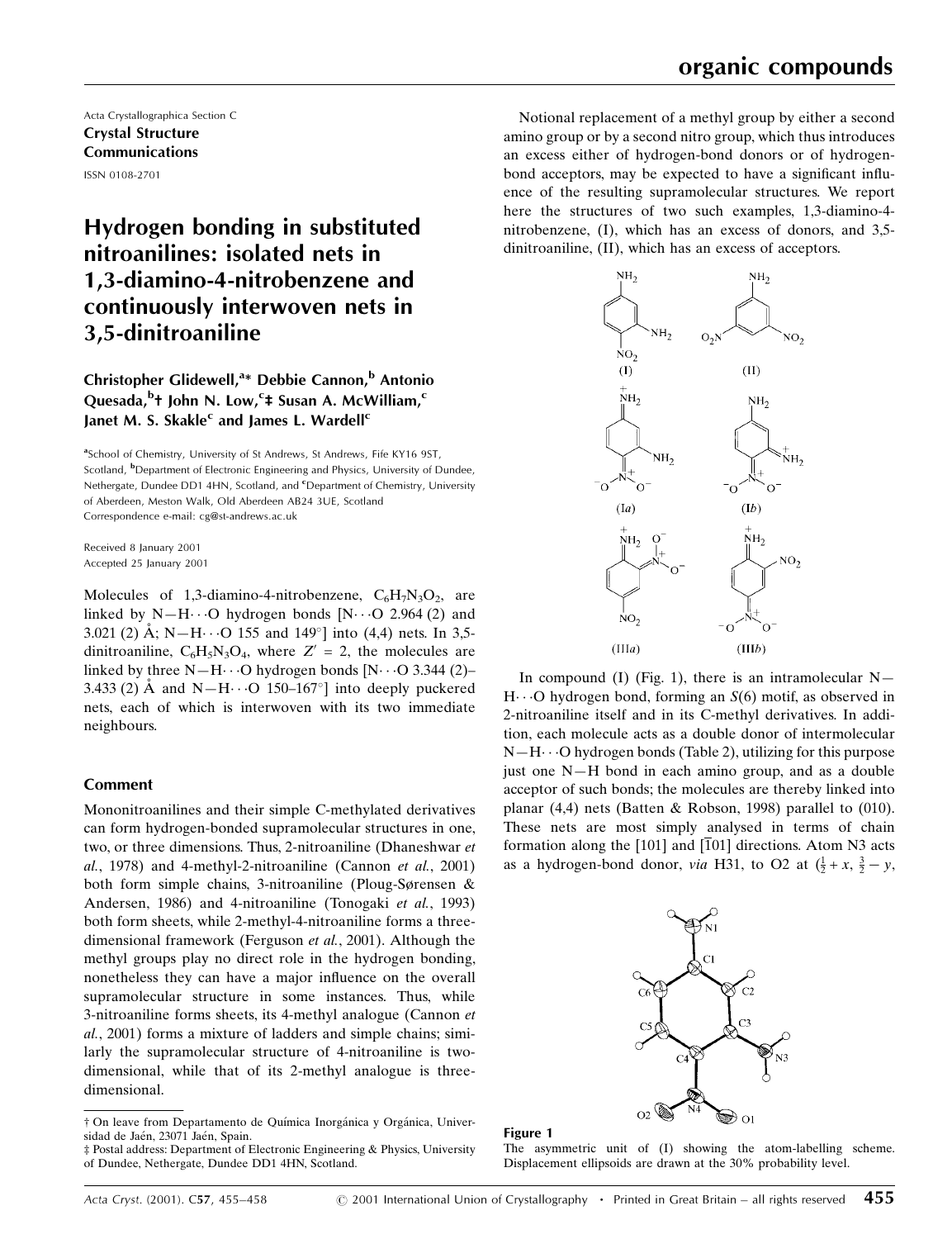$(\frac{1}{2} + z)$ , while N3 at  $(\frac{1}{2} + x, \frac{3}{2} - y, \frac{1}{2} + z)$  in turn acts as donor to O2 at  $(1 + x, y, 1 + z)$ , so forming a  $C(6)$  chain running parallel to the [101] direction and generated by the glide plane at  $y =$ 0.75. This chain is enhanced by a rather weak  $C-H\cdots O$ hydrogen bond to the same acceptor atom (Table 2). At the same time, atom N1 acts as donor, *via* H12, to O1 at  $\left(-\frac{1}{2} + x, \frac{3}{2} - y, \frac{1}{2} + z\right)$  and in this way a  $C(8)$  chain running parallel to  $\frac{3}{2} - y$ ,  $\frac{1}{2} + z$ ) and in this way a  $C(8)$  chain running parallel to  $[101]$  is generated by the same glide plane. The combination of the [101] and  $\overline{101}$  chains of N-H $\cdots$ O hydrogen-bonded molecules generates the (4,4) net built from a single type of  $R_4^4(24)$  ring (Fig. 2). The non-H atoms of this net lie in the domain  $0.51 < y < 0.99$ , and there is a second similar net passing through the unit cell, generated by the glide plane at  $y = 0.25$  and lying in the domain  $0.01 < y < 0.49$ . There are no hydrogen bonds or  $\pi-\pi$ -stacking interactions between adjacent nets, so that the supramolecular aggregation is strictly two-dimensional.

The supramolecular structure of compound (I) may be compared with those of both 2-nitroaniline and 4-nitroaniline, as the molecular constitution of (I) shares features with both these nitroanilines. The intramolecular  $S(6)$  motif is common to both (I) and 2-nitroaniline, as is the formation of  $C(6)$ chains. On the other hand, the formation of a (4,4) net is observed both in (I) and in 4-nitroaniline, but the surprising feature in  $(I)$  is that the net formation utilizes only one  $N-H$ bond per amino group, while one of the  $N-H$  bonds,  $N1$ H11, does not participate at all in the hydrogen bonding (Table 2).

Compound (II) crystallizes with  $Z' = 2$  in  $P2<sub>1</sub>/n$ : the different hydrogen-bonding characteristics of the two independent molecules (Table 4) are sufficient to rule out the possibility of any additional symmetry. Within the selected asymmetric unit (Fig. 3), N11 in molecule 1 acts as hydrogen-



#### Figure 2

Part of the crystal structure of (I) showing the formation of a (010) net built from  $R_4^4(24)$  rings. For the sake of clarity, H atoms bonded to C atoms have been omitted. Atoms marked with an asterisk (\*) or hash (#) are at the symmetry positions  $\left(-\frac{1}{2} + x, \frac{3}{2} - y, \frac{1}{2} + z\right)$  and  $\left(\frac{1}{2} + x, \frac{3}{2} - y, \frac{1}{2} + z\right)$ respectively.



#### Figure 3

The two independent molecules in (II) showing the atom-labelling schemes for  $(a)$  molecule 1 and  $(b)$  molecule 2. Displacement ellipsoids are drawn at the 30% probability level.

bond donor, via H1A, to O23 in molecule 2, and each of these two-molecule units is linked to four others: N11 and N21 each acts as a single donor, via H1B and H2B, respectively, while O12 and O21 are each single acceptors. The primary hydrogen-bonded structure is a sheet, most easily analysed in terms of the linking of spiral chains. Atom N11 at  $(x, y, z)$  acts as donor, *via* H1*B*, to O21 at  $(\frac{1}{2} - x, -\frac{1}{2} + y, \frac{1}{2} - z)$ , while N11 at  $(\frac{1}{2} - x, -\frac{1}{2} + y, \frac{1}{2} - z)$  in turn acts as donor to O21 at  $(x,$  $-1 + y$ , z); this hydrogen bond thus produces a  $C_2^2(10)$  chain running parallel to the [010] direction and generated by the  $2<sub>1</sub>$ screw axis along  $(\frac{1}{4}, y, \frac{1}{4})$ . The molecules of types 1 and 2 alternate along this chain, acting as double donors and double acceptors, respectively. These chains are linked into continuous sheets by a third  $N-H\cdots O$  hydrogen bond. Atom N21 at  $(x, y, z)$  acts as donor, *via* H2*B*, to O12 at  $(1 + x, 1 + y, z)$ , so producing by translation a  $C_2^2(14)$  chain parallel to the [110] direction; the molecules of types 1 and 2 again alternate along this chain, but within this chain each acts as a single donor and a single acceptor. The combination of the [010] and [110] chains generates a deeply puckered sheet parallel to (001) built from  $R_{10}^{10}(58)$  rings (Fig. 4). There are two such sheets running through each unit cell, related to one another by the action of the centres of inversion. The original sheet lies in the domain  $-0.25 < z < 0.75$  and its symmetry-generated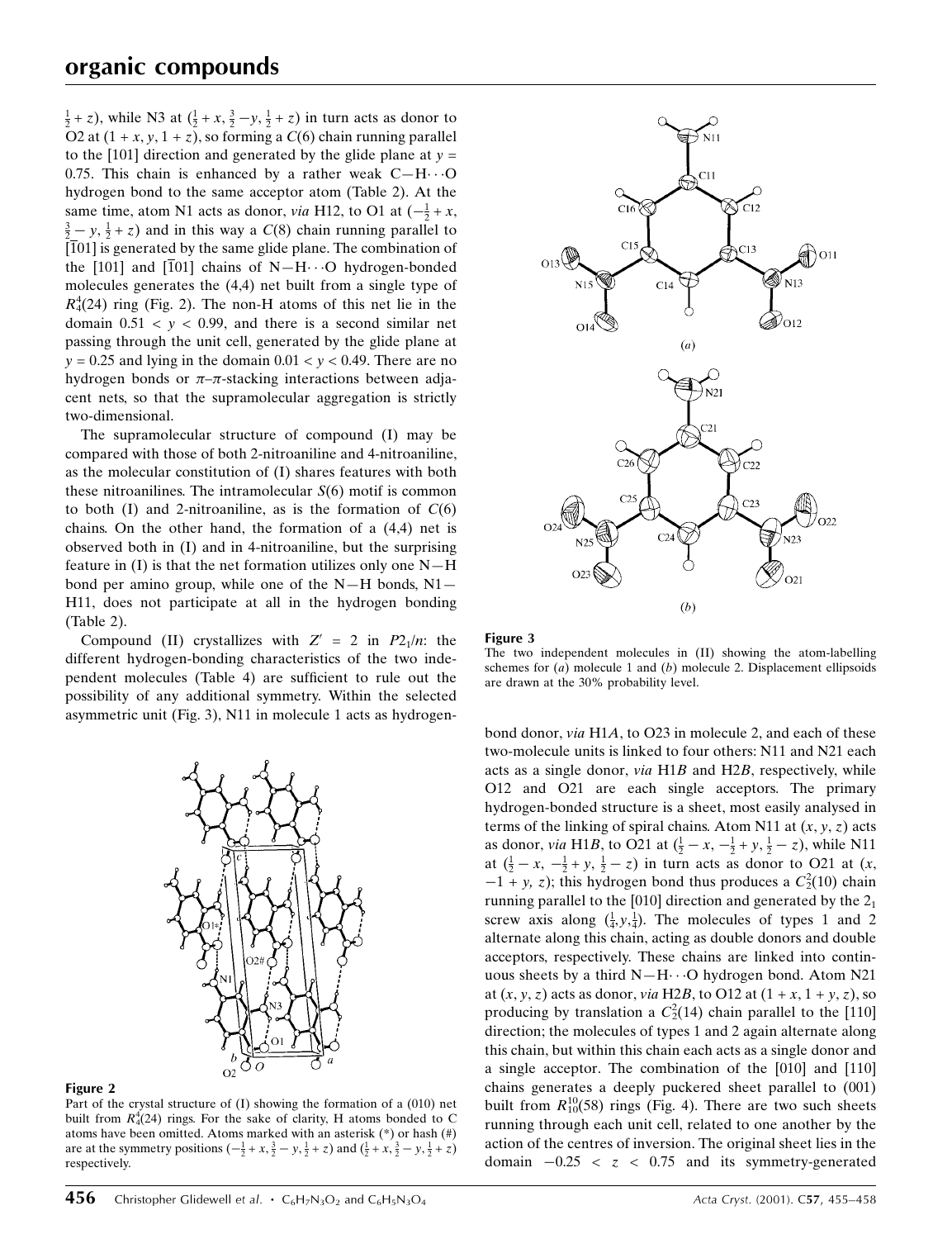



Stereoview of part of the crystal structure of (I) showing one of the  $R_{10}^{10}$ (58) rings forming the (001) nets. For the sake of clarity, H atoms bonded to C atoms have been omitted.

companion lies in the domain  $0.25 < z < 1.25$ . Because of the puckered nature of these sheets, each sheet is interwoven with its two immediate neighbours, so producing a continuous three-dimensional network of interwoven sheets.

Isomeric with compound (I) are 2,4-dinitroaniline [Cambridge Structural Database (CSD; Allen & Kennard, 1993) refcode QQQFNG02 (Prasad et al., 1982)] and 2,6-dinitroaniline (CUZDEG; Parkanyi & Kalman, 1984). The molecules in  $OOOFNG02$  contain the intramolecular  $S(6)$  motif characteristic of 2-nitroanilines and, in addition, they are linked by paired  $N-H\cdots$ O and  $C-H\cdots$ O hydrogen bonds into chains of fused alternating  $S(6)$  and  $R_2^2(8)$  rings (Fig. 5). In CUZDEG, the amino group forms  $S(6)$  motifs with both nitro groups and a combination of  $N-H\cdots$ O and  $C-H\cdots$ O hydrogen bonds links the molecules into a chain of fused



Figure 5

Part of the crystal structure of 2,4-dinitroaniline (QQQFNG02) showing the formation of a [010] chain of alternating  $S(6)$  and  $R_2^2(10)$  rings. Atoms marked with an asterisk (\*) are at the symmetry position  $(1 - x, \frac{1}{2} + y, \frac{1}{2} - z)$  $rac{1}{2} - z$ ).

 $R_4^4(13)$  rings from which the paired  $S(6)$  rings are pendent (Fig. 6).

The two  $C-NH_2$  distances in compound (I) are very different (Table 1), but the longer of these is very similar to the two independent  $C-NH_2$  distances in compound (II). On the other hand, the  $C-NO<sub>2</sub>$  distance in (I) is ca 0.10 Å shorter than the corresponding distances in (II), which are closely grouped about their mean value of  $1.469(2)$  Å. These observations, together with the marked  $C-C$  bond fixation in (I), indicate that in (I) there is an important contribution from the quinonoid form  $(Ia)$ , but essentially none from the alternative form (Ib). It is thus interesting to note that in QQQFNG02, the pattern of  $C-N$  and  $C-C$  bond lengths points clearly to form (IIIa) as an important contributor to the exclusion of form (IIIb). In compound (II), the 1,3,5-substitution pattern effectively precludes the development of such forms, although there is a clear distinction between the lengths of the eight  $C-\overline{C}$ C bonds adjacent to an  $NO<sub>2</sub>$  group [range 1.365 (2)– 1.380 (2)  $\AA$ , mean 1.376 (2)  $\AA$  and the four such bonds remote from an  $NO_2$  group [range 1.389 (2)-1.396 (2) A, mean  $1.392(2)$   $\AA$ ].





Part of the crystal structure of 2,6-dinitroaniline (CUZDEG) showing the formation of a [101] chain of fused  $R_4^4(13)$  rings.

### Experimental

Commercial samples of compounds (I) and (II) were purified by chromatography on silica gel with CHCl<sub>3</sub> as eluant. Crystals suitable for single-crystal X-ray diffraction were grown by slow evaporation of solutions in ethanol.

#### Compound (I)

| Crystal data                                    |                                   |
|-------------------------------------------------|-----------------------------------|
| $C_6H_7N_3O_2$                                  | $D_x = 1.552$ Mg m <sup>-3</sup>  |
| $M_r = 153.15$                                  | Mo $K\alpha$ radiation            |
| Monoclinic, $P2_1/n$                            | Cell parameters from 2145         |
| $a = 4.4772(3)$ A                               | reflections                       |
| $b = 11.1379(7)$ A                              | $\theta = 2.35 - 33.50^{\circ}$   |
| $c = 13.1891(9)$ A                              | $\mu = 0.120$ mm <sup>-1</sup>    |
| $\beta$ = 94.7480 (10)°<br>V = 655.44 (8) $A^3$ | $T = 293(2)$ K                    |
|                                                 | Block, brown                      |
| $Z = 4$                                         | $0.50 \times 0.40 \times 0.20$ mm |
|                                                 |                                   |